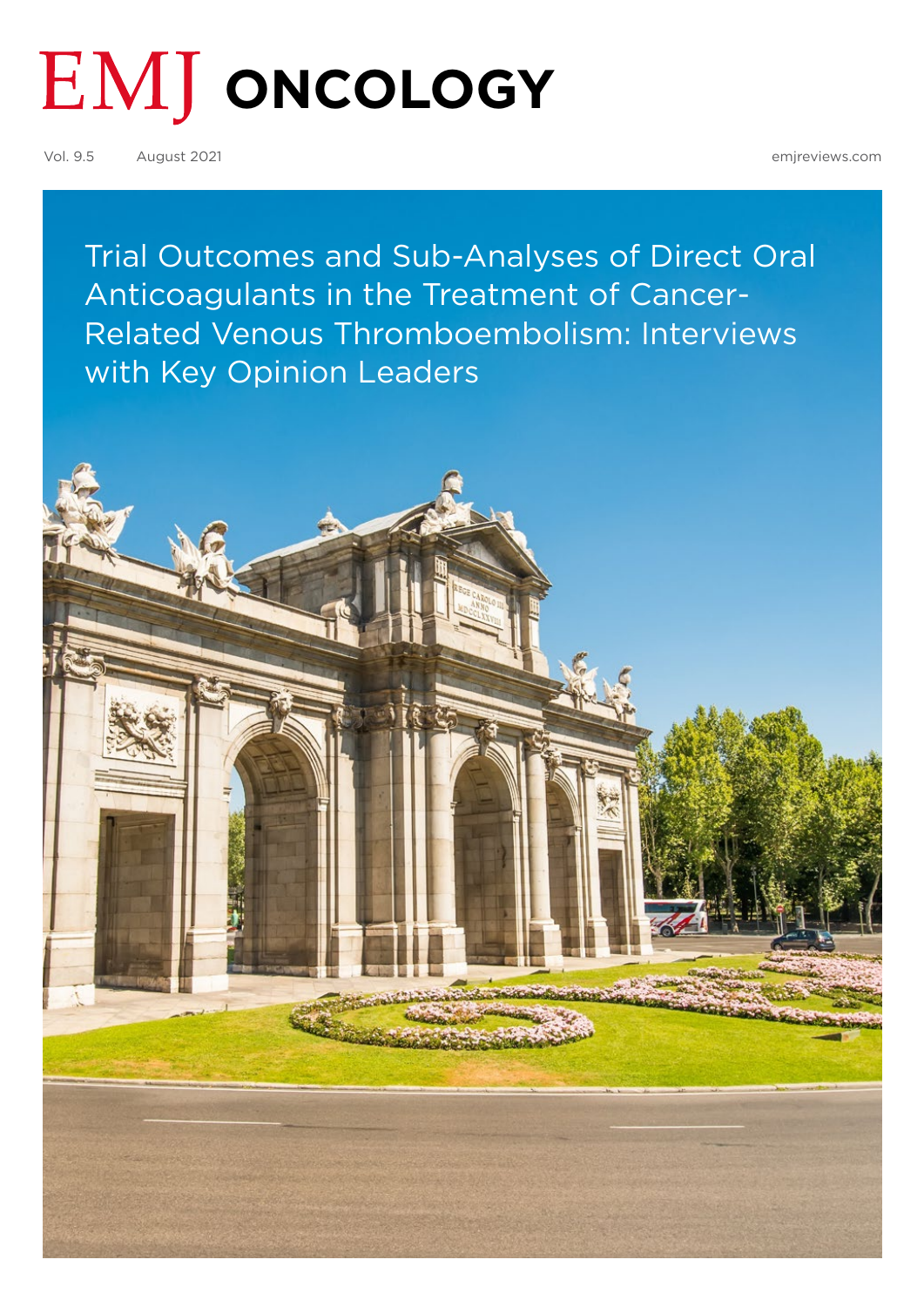## <span id="page-1-0"></span>Trial Outcomes and Sub-Analyses of Direct Oral Anticoagulants in the Treatment of Cancer-Related Venous Thromboembolism: Interviews with Key Opinion Leaders

| Interviewees:     | Andres J. Muñoz Martin, <sup>1</sup> Annie Young <sup>2</sup>                                                                                                                                                                                                                                                                                                                                                                                                                                                                                                                                        |
|-------------------|------------------------------------------------------------------------------------------------------------------------------------------------------------------------------------------------------------------------------------------------------------------------------------------------------------------------------------------------------------------------------------------------------------------------------------------------------------------------------------------------------------------------------------------------------------------------------------------------------|
|                   | 1. Medical Oncology Department, Hospital General Universitario Gregorio Marañón,<br>Madrid, Spain<br>2. University of Warwick Medical School, Warwick Clinical Trials Unit, Warwick, UK                                                                                                                                                                                                                                                                                                                                                                                                              |
| Disclosure:       | Muñoz Martin has declared no conflicts of interest. Muñoz Martin is a consultant.<br>lecturer, and advisory board member with Sanofi, Celgene, AstraZeneca, Roche, Leo<br>Pharma, Servier, Pfizer, Bristol Myers Squibb, Daiichi, Sankyo, Bayer, Amgen, Rovi,<br>Merck, MSD, Dohme, and Eli Lilly; he co-developed the Tic-Onco genetic risk score<br>for cancer-related venous thromboembolism with his colleague, José Manuel Soria.<br>Young is an honoraria member of Leo Pharma and the Bristol Myers Squibb-Pfizer<br>Alliance; and is the recipient of a Chugai Educational grant from Bayer. |
| Acknowledgements: | Medical writing assistance was provided by Emma Vinton, Scientific Writers Ltd,<br>Edinburgh, UK.                                                                                                                                                                                                                                                                                                                                                                                                                                                                                                    |
| Disclaimer:       | The opinions expressed in this article belong solely to the named interviewees.<br>Participants were not remunerated for their input.                                                                                                                                                                                                                                                                                                                                                                                                                                                                |
| Support:          | This feature publication was funded with a jointly awarded educational grant from<br>the Bristol Myers Squibb-Pfizer Alliance.                                                                                                                                                                                                                                                                                                                                                                                                                                                                       |
| Citation:         | EMJ Oncol. 2021;9[Suppl 5]:2-8.                                                                                                                                                                                                                                                                                                                                                                                                                                                                                                                                                                      |



### Interview Summary

EMJ conducted interviews with two key opinion leaders and specialists in the prevention and treatment of cancer-related venous thromboembolisms (VTE). Muñoz Martin is lead developer of the TiC-Onco genetic risk-assessment score, which is used to accurately predict patients' clinical and genetic risk factors for VTE. Preliminary findings from the ONCOTHROMB study, an 18-month observational prospective cohort study, are discussed herein. Young has recently concluded the SELECT-D trial, a large, multicentre randomised study comparing the direct oral anticoagulant (DOAC) rivaroxaban with dalteparin, a low molecular weight heparin (LMWH), to assess alternative anticoagulant therapies to heparin in patients with cancer-related VTE. This article aims to create awareness of underdiagnosis and undertreatment of VTE in these patients, and EMJ spoke with these two world experts to gain their recommendations in addressing this knowledge gap amongst oncologists and haematologists.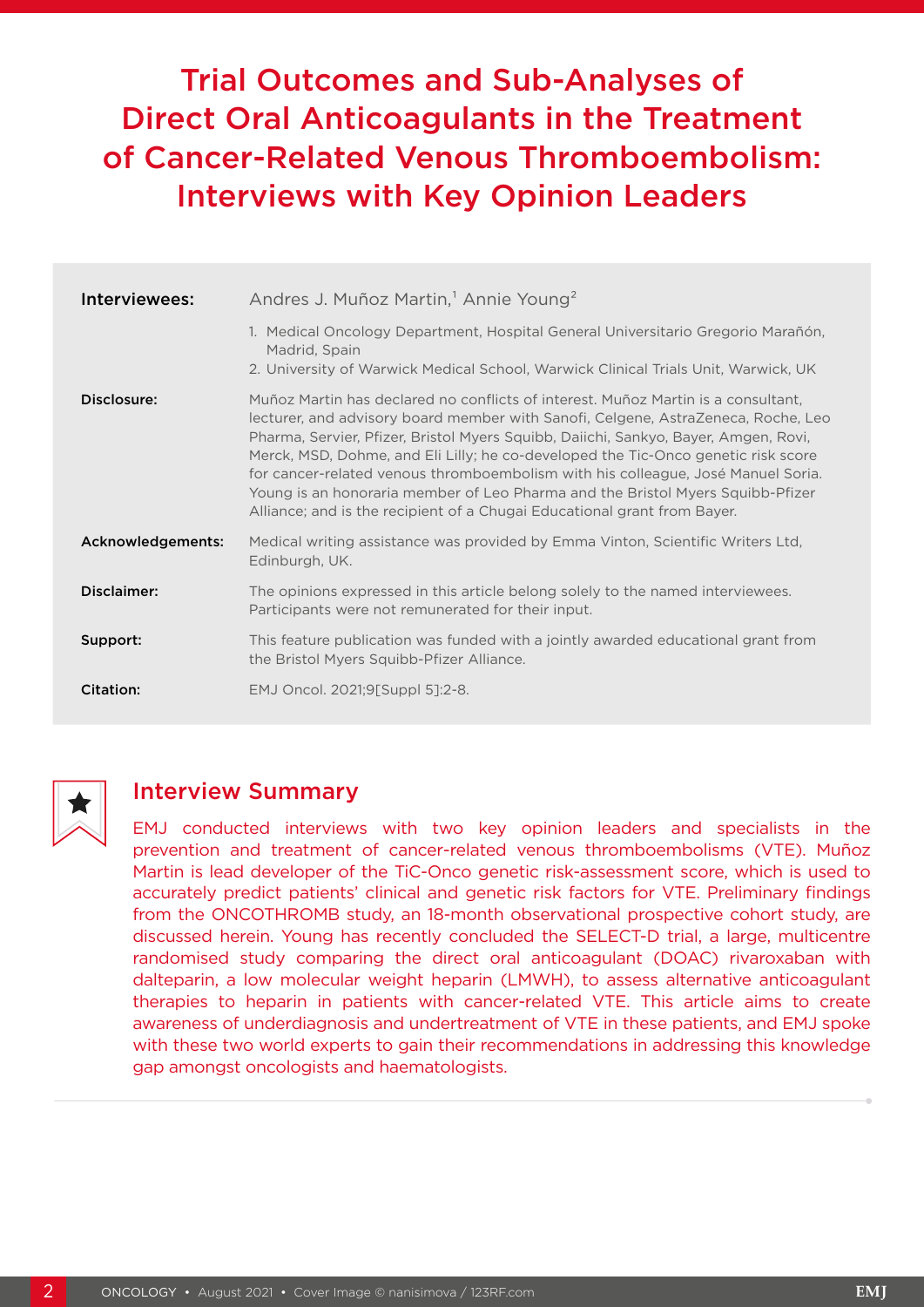#### INTRODUCTION

Cancer-associated thrombosis (CAT) is a leading cause of morbidity and preventable death.<sup>1</sup> LMWH and  $DOACs<sup>2,3</sup>$  are the most widely used prophylactic anticoagulation therapies, based on findings where the relative risk of VTE in this patient group was reduced by approximately 50%.4 Similar reductions in VTE were observed in studies with parenteral (odds ratio: 0.43; 95% confidence interval: 0.33–0.56) or oral anticoagulants (odds ratio:0.49; 95% confidence interval: 0.33–0.74).5

Despite the perceived benefits of thromboprophylaxis, the use of this preventive therapy among ambulatory patients remains low.6 Improving awareness of how VTE prevalence rates impact morbidity and mortality, and identification of risk factors are crucial in determining the best patient pathways. The balance of thrombosis and bleeding (both major and clinically relevant non-major bleeding), must be weighed up before offering anticoagulation therapies to patients with cancer.<sup>1</sup>

#### ADVANCING VENOUS THROMBOEMBOLISM RISK ASSESSMENT

VTE risk factors include cancer type, patient clinical and lifestyle factors, and treatment types. "VTE incidence varies widely in different tumours, even within the same patients during the evolution of their cancer journey, so there is a strong need to improve risk assessment methods," Muñoz Martin explained. The Khorana score was introduced in 2008 and is considered the gold standard. It is recommended in guidance by the American Society of Clinical Oncology (ASCO),<sup>7</sup> the International Initiative on Thrombosis and Cancer (ITAC),<sup>8</sup> and the National Comprehensive Cancer Network (NCCN).9 Score performance can be limited in patients with a high-to-moderate VTE risk. "In high-risk cases, the probability of a VTE event at 6 months is less than 10%, and most oncologists do not use a riskassessment model."

Medical oncologists may be more comfortable proposing thromboprophylaxis if 'high-risk' is over 20%. Muñoz Martin indicated that many clinicians are still unfamiliar with tools like the Khorana score. "They tend to focus on the cancer but not the VTE risk, and the knowledge that up to 90% of high-risk patients will never develop VTE could explain the lack of any sense of urgency in using risk scores. Raising prediction capability and awareness for oncologists will likely improve treatment rates." Recent randomised clinical trials and metaanalyses showed that thromboprophylaxis has demonstrated safety and efficacy in outpatient settings.<sup>5,10</sup> Nevertheless, the problem of identifying which patient should receive therapy or thromboprophylaxis remains a challenge.

Ensuring that patients have access to appropriate information is vital and Young is a strong advocate of case-by-case assessment of ambulatory patients in outpatient settings. Highlighting the recent survey for the European Patient Cancer Coalition (EPCC),<sup>11</sup> she remarked that: "Approximately 72% of patients with cancer did not know they may be at risk of developing clots. There is a massive unmet need." VTE risk information could be incorporated into routine consultations: "Nurses and pharmacists trained in thrombosis and oncology run CAT clinics alongside oncologists in many hospitals in the UK, including Cardiff and Swansea, but UK implementation has generally been slow." Implementation science is key, and Young described the pioneering strategies used in Vermont, USA, where multidisciplinary team members offer patients integrated care in a structured manner, starting with an individual risk assessment of VTE, assessed using electronic health records.<sup>12</sup> "This would be an excellent model for the UK, but finding dedicated nurses and pharmacists to implement the model is tricky." Vital opportunities present during the clinical assessment, at follow-up, and throughout chemotherapy treatment, to inform high-risk patients of VTE risk and help them recognise and manage early warning signs and symptoms.

#### GENETIC BIOMARKERS AND THE TIC-ONCO SCORE IN VENOUS THROMBOEMBOLISM RISK PREDICTION

Both experts emphasised the importance of a good risk prediction score to establish VTE risk, before considering cancer type. Young uses the Khorana score to assess VTE risk "because it can be easily completed in routine clinic." Tumour site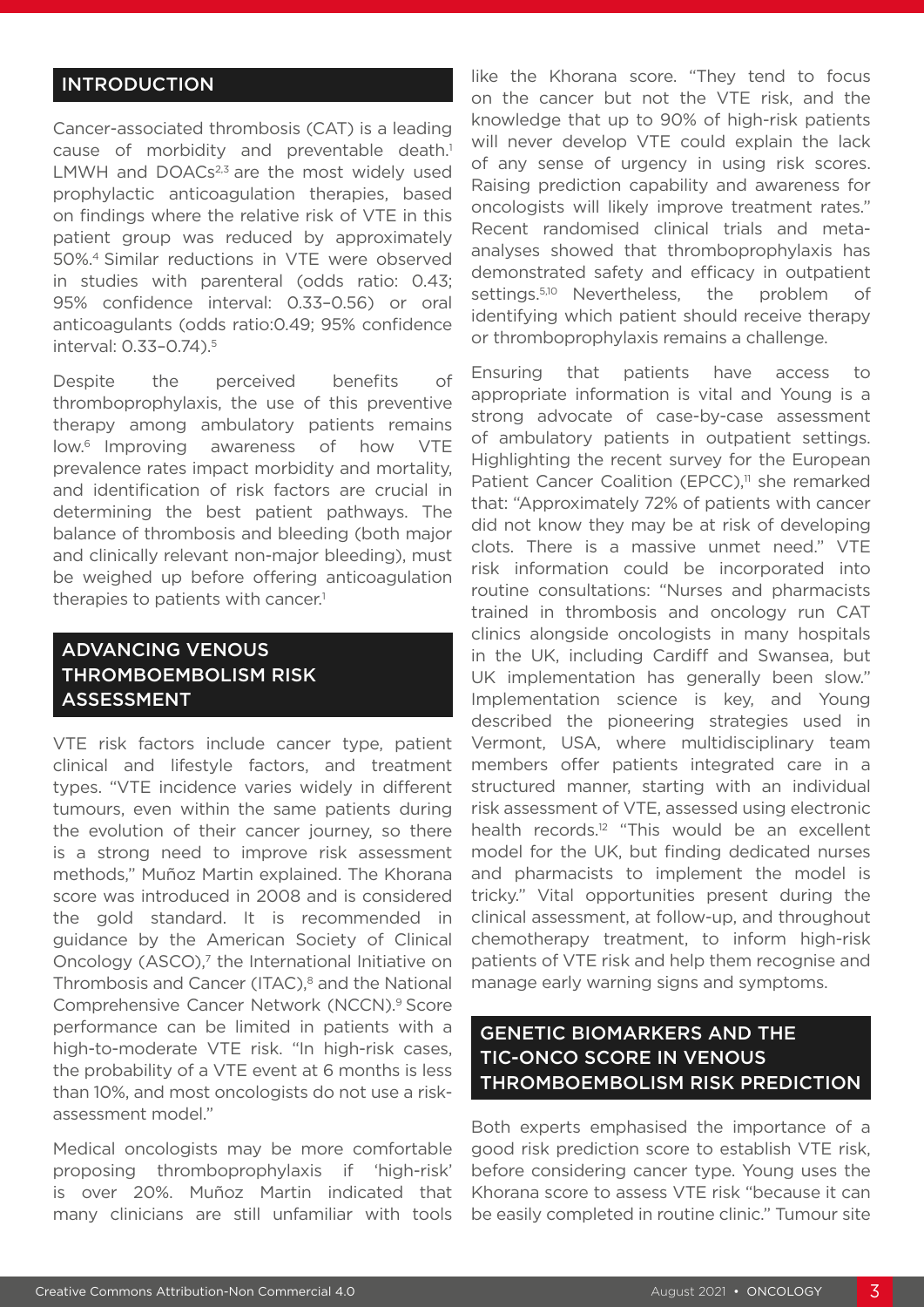is particularly important in the decision to offer a DOAC where there is still a lesion *in situ*. Other risk predictors include stage of disease, type of chemotherapy, and certain biomarkers.13

Tumour mutations are also important as they prompt different risk scores. "*ROS-1* or *ALK*  rearrangement in non-small-cell lung cancer (NSCLC) are associated with a 3- to 5-fold higher risk of VTE compared to the general population of NSCLC. The VTE incidence in this group of patients exceeds 30–40%." Recent findings suggest that a *BRAF* mutation in NSCLC and colorectal cancer may pose a similarly higher risk of VTE.14 "In contrast, the *IDH* mutations in gliomas [brain tumours] act as a protective factor in VTE, but in hepatobiliary tumours do not confer any protection concerning VTE risk." All these figures suggest that the molecular profile of neoplasms should be incorporated in the risk assessment models to improve the prediction capability.

Severe acute respiratory syndrome coronavirus 2 (SARS-CoV-2) has improved awareness and increased routine analysis of D-dimer tests.15 D-dimer is now a validated CAT VTE biomarker,<sup>15-17</sup> and several scores have included it in the risk assessment at cancer diagnosis and throughout the course of the disease. The second cohort of the ONCOTHROMB study is currently underway and includes D-dimer analysis in addition to genomic analysis.18 Muñoz Martin's team will analyse the genomics of more than 400 patients and compare results with the Khorana score and other clinical scores (CATSCORE, PROTECHT, and CONKO):<sup>19</sup> "This study will clarify whether the addition of different biomarkers to clinical variables will help to improve VTE prediction."

After the publication of a 2014 study that demonstrated that genetic analysis in noncancer populations could help identify highrisk patients,20 Muñoz Martin and his colleague, José Manuel Soria, developed the TiC-Onco score.<sup>13</sup> By extending the genomic profile in the ONCOTHROMB study,<sup>18</sup> the prediction of VTE risk was significantly improved and a new model, based on stage, type of tumour, BMI, and extended genetic risk score, was established. Published in 2018, the authors concluded that it was significantly better than the gold standard Khorana score at identifying patients that would benefit from thromboprophylaxis.13 The four-

variable TiC-Onco score was externally validated in an independent cohort of patients from the Vienna CATS study.21

In the AVERT,<sup>22</sup> CASSINI,<sup>23</sup> and TiC-Onco trials,<sup>21</sup> patients with pancreatic cancer experienced very high rates of VTE: between 20 and 30%. Neoplasms have the highest VTE incidence, and guidelines suggest primary thromboprophylaxis when receiving chemotherapy in outpatient settings and when there is a low risk of bleeding.<sup>10</sup> Up until 2018, only high-risk patients were considered for ambulatory thromboprophylaxis in the clinical guidelines. However, "after publication of AVERT and CASSINI in 2019, the  $ASCO<sub>1</sub><sup>24</sup>$  and Spanish Society of Medical Oncology (SEOM)<sup>10</sup> guidelines started to recommend thromboprophylaxis in intermediaterisk patients with a Khorana score of 2 points." In these patients, thromboprophylaxis is effective, but Muñoz Martin emphasised that bleeding risk should be carefully considered. "Our group is working on a specific risk assessment model of bleeding for patients with cancer based on big data technology, machine learning, and natural language processing, and we hope to obtain the first results during this year."

DIRECT ORAL ANTICOAGULANTS AS ALTERNATIVES TO HEPARIN IN THE TREATMENT OF VENOUS THROMBOEMBOLISM: THE ADAM VTE, CARAVAGGIO, AND HOKUSAI VTE TRIALS

In patients with cancer who have already developed VTE, DOACs are convenient for patients,<sup>25</sup> and those currently evidenced in VTE and cancers are apixaban, edoxaban, and rivaroxaban.<sup>26</sup> Young's team generally offer patients LMWH if they are at high risk of VTE, then DOAC as appropriate once they are more stable. "It is quite common to switch between both types of treatment at any time in the CAT pathway, depending on clinical need; LMWH was shown to be superior to warfarin in 200326 for the treatment of pulmonary embolism and deep vein thromboses in cancers, but warfarin is still used in low-income countries due to its affordability." Young also noticed that, in practice, around one in five patients had stopped their LMWH injections before 6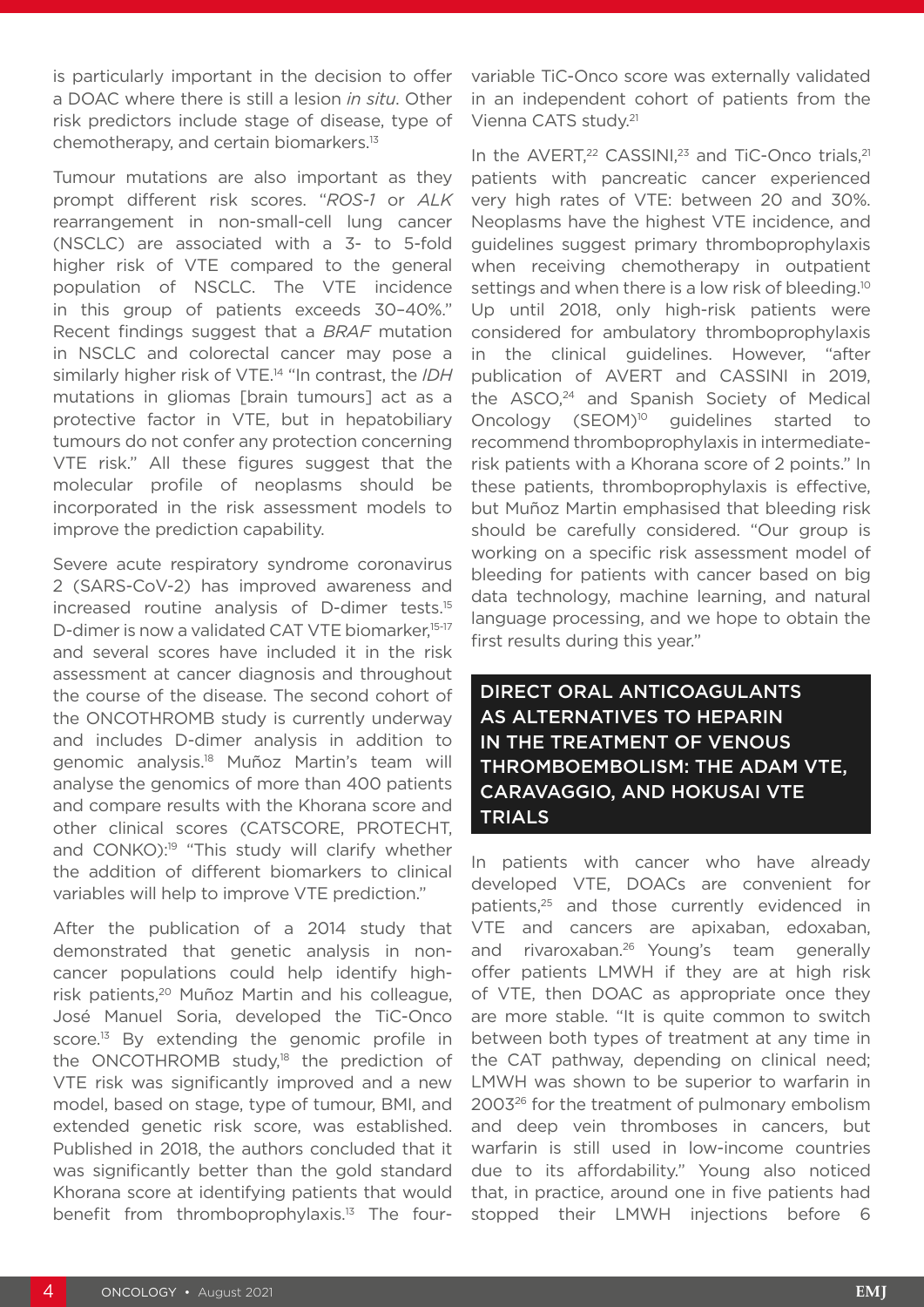months due to practical concerns surrounding subcutaneous administration and cost.

The ADAM VTE trial was a superiority trial to assess whether oral apixaban is associated with a significantly lower rate of major bleeding compared with subcutaneous dalteparin, in the treatment of patients with active cancer and confirmed acute VTE. The study investigators concluded that patients treated with apixaban experienced low rates of major bleeding (0% versus 1.4%; p=0.138) and significantly lower VTE recurrence rates (0.7% versus 6.3%; p=0.0281) than those treated with dalteparin.27 This conclusion is supported by the Caravaggio trial,28 which also assessed recurrence of VTE and major bleeding in patients with cancer and confirmed VTE. This trial concluded noninferiority of apixaban to dalteparin in preventing recurrent VTE (5.7% versus 7.9%; p<0.0001 for non-inferiority), without increasing the risk of major bleeds.29 Interestingly, both studies showed a similar gastrointestinal (GI) major bleeding and clinically relevant non-major bleeding rate, both at the upper and lower GI tract, with apixaban and dalteparin.27,28,30

The Hokusai VTE trial was designed to determine a composite of the rate of recurrent VTE and major bleeding in patients with cancerassociated VTE treated with either edoxaban or dalteparin. The results show non-inferiority in the composite endpoint (12.8% versus 13.5%; p=0.006). However, when assessed separately, recurrent VTE was observed only numerically less frequently (7.9% versus 11.3%; p=0.09) and major bleeding occurred significantly more frequently (6.9% versus 4.0%; p=0.04) with edoxaban than with dalteparin.<sup>29</sup>

Taken together, these trials support the use of DOACs in patients with cancer and VTE, and it is clear that further trials are required to confirm these findings as well as to increase awareness among healthcare professionals of different treatment options for these patients.

DIRECT ORAL ANTICOAGULANTS AS ALTERNATIVES TO HEPARIN IN THE TREATMENT OF VENOUS THROMBOEMBOLISM: THE SELECT-D TRIAL

Young developed the SELECT-D trial<sup>25</sup> to assess whether rivaroxaban, an oral factor Xa inhibitor, would offer a better alternative to the standard 6-month LMWH regimen for patients at risk of VTE.

Patients with stomach and oesophageal cancer were initially included, but then excluded near the trial end as a precautionary measure following a Data and Safety Monitoring Committee (DSMC) review. Young reported that bleeding rates with rivaroxaban in comparison with dalteparin seemed non-significantly higher in patients with oesophageal cancers and upper GI cancers. "When considering treatment of VTE in people with colorectal (lower GI) cancers, considerations should always be made via an individualised assessment, including having an *in situ* lesion or not." The Hokusai VTE Cancer trial was first presented around the same time as SELECT-D and results were similar.<sup>27</sup> "Both arms in SELECT-D<sup>25</sup> demonstrated the propensity for major bleeds from GI cancers and bleeding from the GI tract." The recurrent 6-month cumulative VTE risk with rivaroxaban was lower than expected at 4%, compared with the predicted overall VTE rate of 10%.25 Death as a competing risk factor was not shown to alter the results in a sensitivity analysis, as many patients taking part in the study were extremely ill.<sup>25</sup>

The DSMC closed the second randomisation due to low recruitment. "Patients were deciding not to be randomised for another 6 months, and consultants did not want their patients to be allocated placebo after 6 months of anticoagulation, despite a lack of evidence for continuation or not, and the guidelines then recommended 3–6 months treatment duration." Young continued: "Before SELECT-D [12 months],31 two 'duration of anticoagulation' trials in patients with cancer had failed, one of which did not recruit any patients. Instead of noninferiority, we achieved superiority in reducing VTE with rivaroxaban, so our pilot became a full study. In the second randomisation, despite low numbers, in 92 patients thrombogenic signals remained at 12 months. There was a trend towards an ideal 12-month treatment time frame in comparison to 6 months, setting a preliminary foundation for further trials." Since publication of SELECT-D, awareness around treatment of VTE with DOAC is much greater: "The impact has been positive." Both Young and Muñoz Martin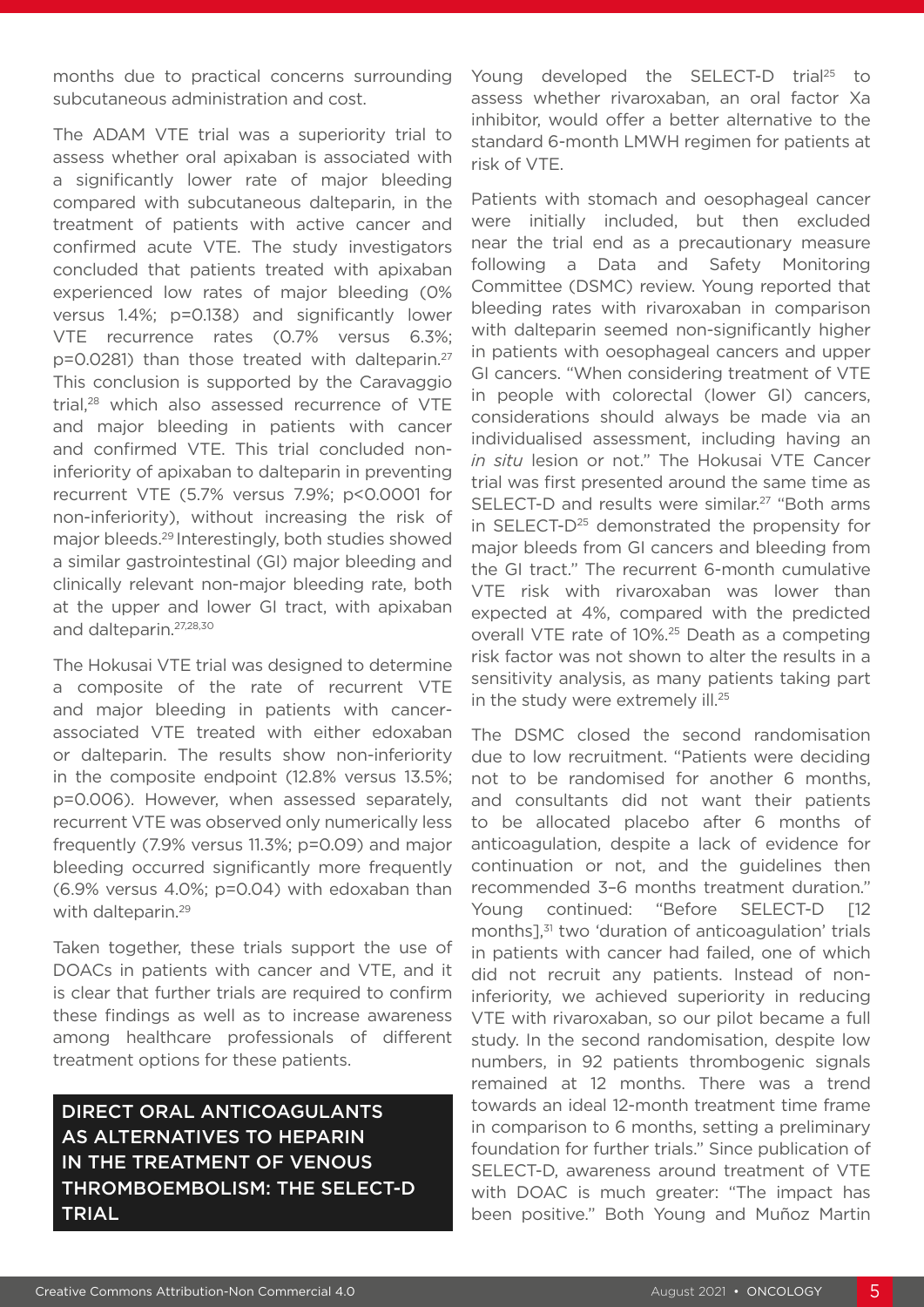agreed that future trials should extend beyond 6 months, as more longitudinal data are needed.<sup>32</sup>

#### PRESCRIBING CHALLENGES

Young described some of the challenges around prescribing DOACs when treating VTE in patients with cancer, particularly in patients experiencing nausea and vomiting. "Some patients cannot absorb oral medication. LMWH can be prescribed, and once symptoms improve and where appropriate they can switch back to a DOAC as part of their care pathway. If the tumour is still present, DOACs would not be prescribed, but if the cancer has been resected, if it suited the patient and all risks were explained, then they may." Muñoz Martin currently favours the twicedaily apixaban regimen over other DOACs in patients with GI cancer, based on ADAM VTE<sup>27</sup> and Caravaggio<sup>28,30</sup> trials results, which suggest a different bleeding profile of apixaban relative to other DOAC, in line with LMWH outcomes (though no head-to-head studies have been conducted).27,28,30 Several hypotheses have been proposed to explain these different bleeding risks (once- versus twice-daily dose and blood– plasma concentration).

Systematic risk assessment and timely risk management methods are crucial to providing the best clinical care. On considering the impact of both of their trials on future prescribing regimens, Young reiterated that healthcare professionals need to listen to patients, have good communication skills, and implement shared decision making from the very beginning, while Muñoz Martin emphasised the need to think carefully about the choice of anticoagulant in relation to tumour type and other clinical characteristics.

#### IMPROVING TREATMENT UPTAKE AND ADHERENCE

Young emphasised the need to address the current lack of continuity of CAT care as part of the cancer pathway. She remarked on an important All-Party Parliamentary Thrombosis Group (APPTG) report, $33$  published in 2020, advocating nurse and pharmacist-led pathways, such as those in Vermont, USA, where patients' CAT care is personalised throughout.<sup>12</sup> Muñoz Martin suggested that adherence to therapy is generally good, but adherence to prophylaxis is not. He maintained that oncologists are best placed to discuss treatment options as they have close, regular patient contact. "DOAC can improve adherence to treatment and prophylaxis as has been shown in the Caravaggio and Hokusai trials; thromboprophylaxis inpatients are receiving anticoagulation routinely, but in outpatient settings there is a large capacity for improvement."

Young's team has support staff who are trained in counselling: "Wellbeing is a particularly important consideration, as many people with cancer and VTE may become anxious and/ or depressed. Within a holistic assessment, preferably in the presence of a caregiver, anxiety can be flagged, and if people are on a cancer pathway they know exactly where to go and who to talk to, and adherence [to VTE therapy] can be improved."

#### IMPROVING THE CANCER-RELATED VENOUS THROMBOEMBOLISM LANDSCAPE

Young and Muñoz Martin agreed that their trial results will impact future clinical trial designs, and that more head-to-head trials with anticoagulant therapies are required; however, this is unlikely due to drug patents expiring. "Clinicians now have a greater choice of anticoagulants with the introduction of DOACs,<sup>31</sup> though their safety and efficacy must be carefully considered, particularly among high-risk groups." The SELECT-D trial was instrumental in setting a 12-month treatment trend.<sup>31</sup> Young also identified a need for further research around incidental pulmonary embolism, stating that: "Alarmingly, mortality rates in these patients mirror those seen in patients with symptomatic VTE." Establishing an evidence base in this area is extremely important.<sup>31</sup>

Medical training around VTE should also be developed. Muñoz Martin considers that trainees in medical oncology need additional support around VTE in the first years of their medical fellowship. "In a 2017 survey of more than 200 medical oncologists in Spain,<sup>34,35</sup> more than 90% agreed that VTE risk is a relevant complication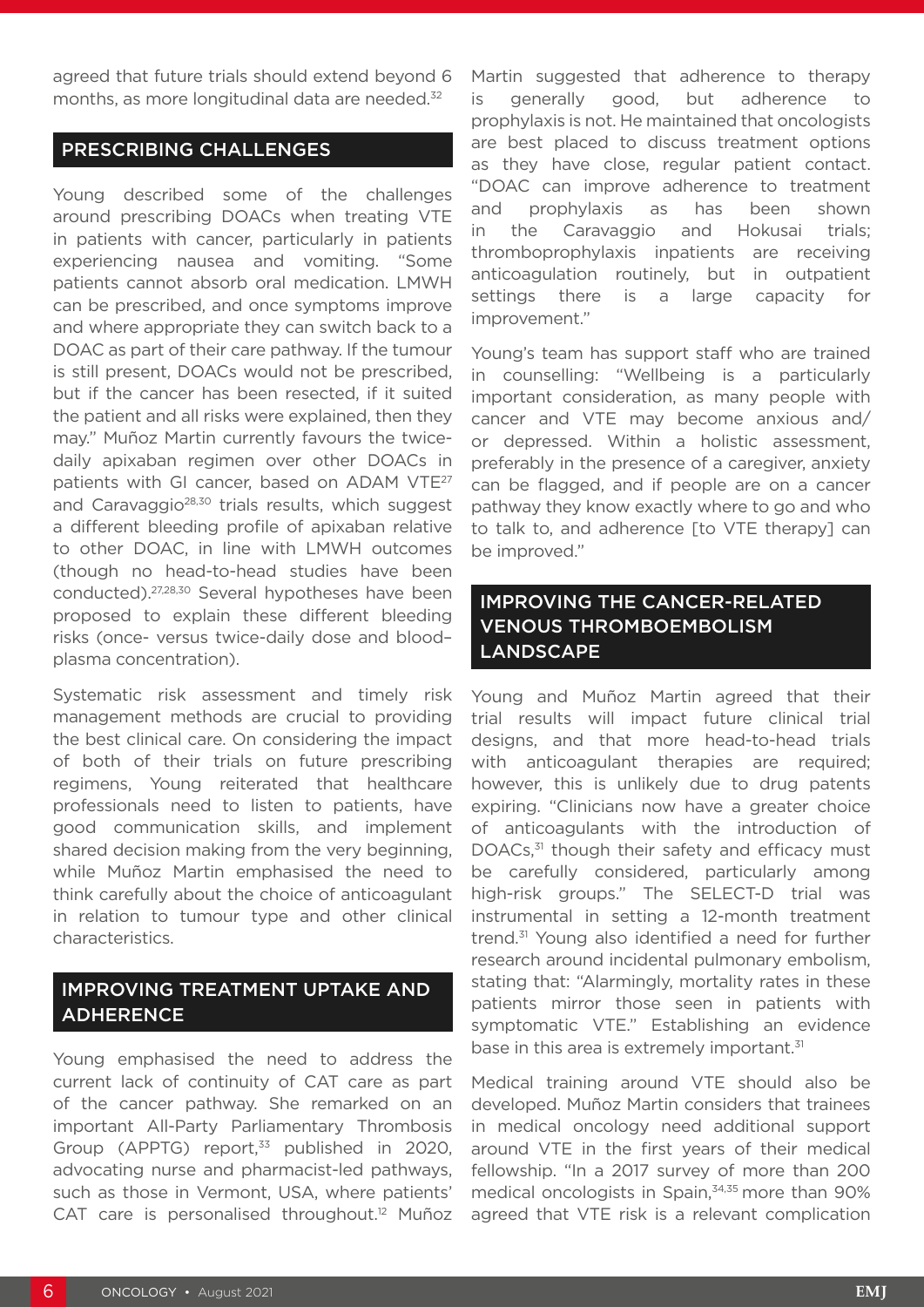in patients with cancer and 93% expressed a need for more medical education in the cancerassociated thrombosis field. Despite this, neutropenic fever is assessed, and prophylaxis is provided much more often than  $VTE$ ,<sup>36</sup> even with an average clinical rate of only 3% in clinical trials." Young and Muñoz Martin agreed that clinical guidelines are also difficult to implement as there are so many; local solutions sometimes take priority with healthcare managers. Solutions include tailoring guidance to each specific area of practice via robust clinical policies and ensuring the cost effectiveness of resultant recommendations.5

#### **CONCLUSION**

VTE risk remains an important concern within oncology and haematology. Important takehome messages include the need to consider VTE risk during patient consultations and to adopt the use of recommended and validated risk assessment scores. Vermont-style CAT clinic models may improve VTE detection rates and be used to raise standards in care and education. Technology could also be used more readily, e.g., electronic alerts for those at high risk of VTE could be featured in patient record systems to improve information flow. The discovery of genetic biomarkers may offer new hope around accurate assessment, improved diagnosis, and personalised treatment of cancer-related VTE. Many clinical benefits could also be achieved by educating healthcare professionals on VTE risk during their foundation years.

Clinical trials supporting the use of DOACs in the treatment of VTE are increasing awareness of the condition in patients with cancer. The ADAM-VTE and Caravaggio trials demonstrated a benefit of apixaban over dalteparin in reducing VTE recurrence without increasing the risk for major bleeding,27,29 and the Hokusai VTE trial showed a similar result with edoxuban versus dalteparin in the composite primary endpoint.<sup>27</sup> The results of the SELECT-D trial demonstrated that rivaroxaban is an effective alternative to LMWH for the treatment of VTE in cancer, showing reduced rates of recurrent VTE compared with LMWH, but increased bleeding.<sup>25,28</sup>

Oral administration of DOACs may be more favourable than daily subcutaneous injections, but caution should always be used when prescribing anticoagulation treatments to patients with specific tumours, particularly those on the oesophageal or GI lumen wall. Clinicians are encouraged to study the diverse safety and efficacy profiles of DOACs and to use the latest clinical guidance to support their clinical use. The use of DOAC is recommended in high-risk patients and may also be beneficial in moderaterisk patients if bleeding risk is sufficiently low.

It is clear that there is an unmet need in both diagnosis and treatment of patients with cancer at risk of VTE. Further education for healthcare professionals and patients is required in order to improve diagnosis, increase the use of prophylaxis for and treatment of VTE, and ultimately, save lives.

#### References

- 1. Streiff MB. Thrombosis in the setting of cancer. Hematology Am Soc Hematol Educ Program. 2016;2016(1):196-205.
- 2. Carrier M et al. Apixaban to prevent venous thromboembolism in patients with cancer. N Engl J Med. 2019;380(8):711-9.
- 3. Khorana AA et al. Rivaroxaban for thromboprophylaxis in high-risk ambulatory patients with cancer. N Engl J Med. 2019;380(8):720-8.
- 4. Anderson DR et al. American Society of Hematology 2019 guidelines for management of venous thromboembolism: prevention of venous thromboembolism in surgical

hospitalized patients. Blood Adv. 2019;3(23):3898-944.

- 5. Becattini C et al. Updated metaanalysis on prevention of venous thromboembolism in ambulatory cancer patients. Haematologica. 2020;105(3):838-48.
- 6. Martin KA et al. Preventing venous thromboembolism in oncology practice: use of risk assessment and anticoagulation prophylaxis. Res Pract Thromb Haemost. 2020;4(7):1211-5.
- 7. Key NS et al. Venous thromboembolism prophylaxis and treatment in patients with cancer: ASCO clinical practice guideline

update. J Clin Oncol. 2020;38(5):496- 520.

- 8. Farge D et al. 2019 international clinical practice guidelines for the treatment and prophylaxis of venous thromboembolism in patients with cancer. Lancet Oncol. 2019;20(10):e566-81.
- 9. Streiff MB et al. National Comprehensive Cancer Network. 2019. Guidelines for cancerassociated venous thrombosis. Available at: https://www.nccn.org/ professionals/physician\_gls/pdf/vte. pdf. Last accessed: April 2021.
- 10. Muñoz Martin AJ et al. SEOM clinical guideline of venous